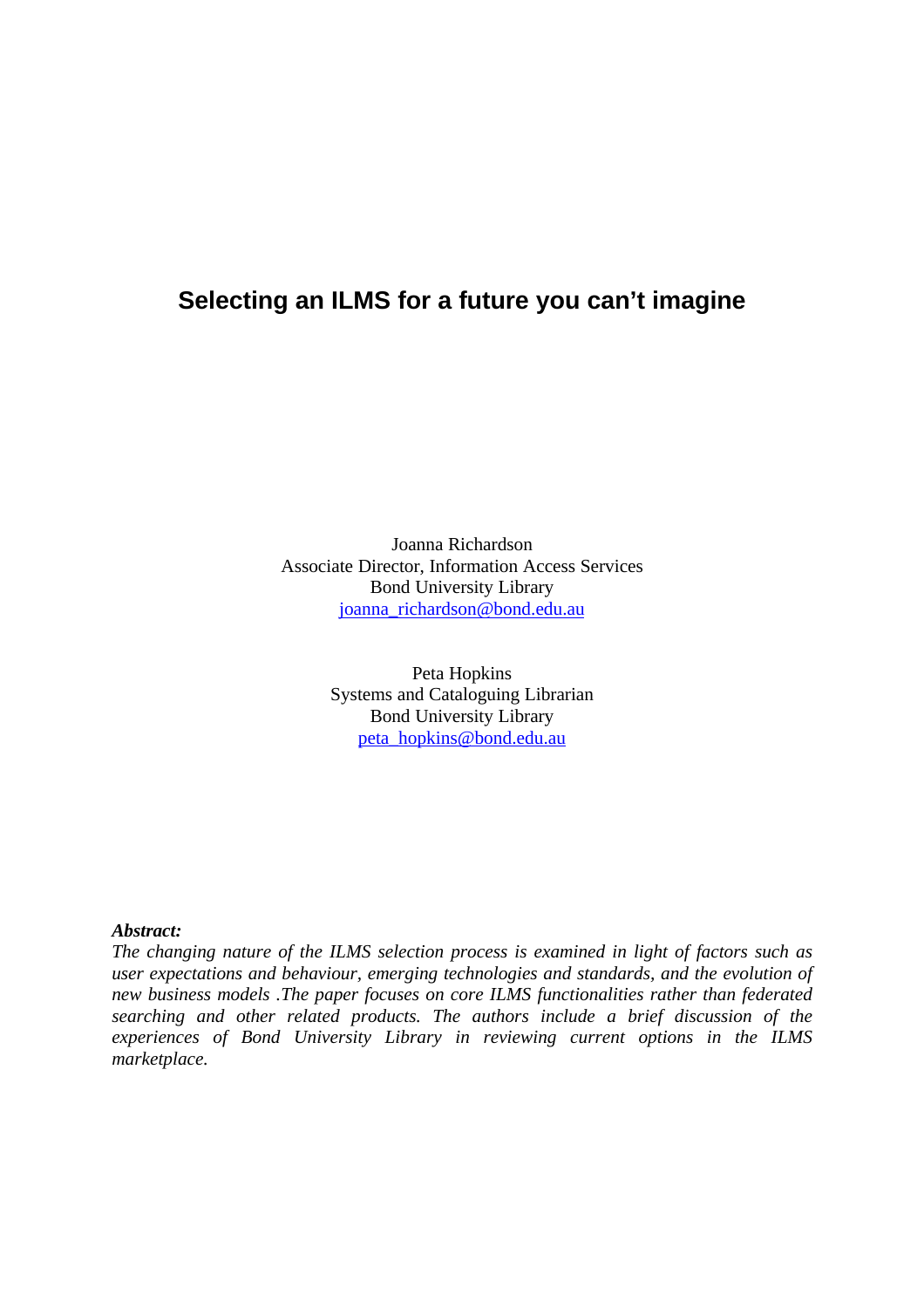## **Introduction**

The library and information sector is in the midst of an era of rapid change. Developments in technology and the associated social changes are presenting new challenges and opening new possibilities. The procurement of a new ILMS is a rare opportunity to take on some of these challenges and realise some of these possibilities. The focus of this paper is how the selection process and criteria have changed in this climate of rapid change. We will concentrate on what are now considered to be core ILMS functionalities rather than federated searching, link resolvers and the like, although the relationship of these kinds of applications to the ILMS selection process will be considered.

# **Historical Context**

Integrated Library Management Systems—or ILS as they are generally referred to in North America—have been part of the library scene since the early 1980's. Until recently "automated library systems" meant computerising traditional library functions such as circulation, cataloguing, the online public catalogue, acquisitions, and serials check-in, with the library's database as the core element. Cohn, Kelsey and Fiels (2001, p.xv) observe "Systems were fundamentally local, with the emphasis on controlling and accessing resources within a discrete library or defined network of libraries, not on accessing remote databases or library catalogs. Systems were text-based, with no graphics, sound, or multimedia capability. They ran on powerful super-microcomputers, minicomputers, or even mainframe computers".

Historically libraries automated their functions either by developing an in-house system or purchasing a commercial product. Vendors were kept busy responding to long tenders outlining—in great detail—the desired functionality of every aspect of every task, especially in areas such as technical services. The application software was hardware dependent and so purchase decisions were frequently driven by what hardware platform was preferred by the organisation, eg HP, IBM, DEC. Vendors' hair turned grey trying to demonstrate compliance with specified "response times". Vendors invested heavily in developing proprietary systems that would outperform their competitors', the operative word being "proprietary". This was a clearly defined arena in which both sides—client and vendor—knew the rules and how to play the game.

With the early 1990's came two major factors: the advent of networked devices and shrinking organisational / library budgets. As universities—and the corporate world—moved into Unix and Ethernet, vendors either followed suit or lost potential sales by clinging to antiquated technology. The "unbundling" of the application software from hardware meant that organisations could now buy the hardware independently –and sometimes substantially discounted—from other sources. Therefore ILMS vendors lost their profit margin, which had previously helped to subsidise R&D software costs. Dumb terminal connections to integrated library systems were gradually replaced with PCs, which meant that the end-user could begin to connect to the ILMS with their own networked device. The rules of the game were changing and at a progressively accelerated rate.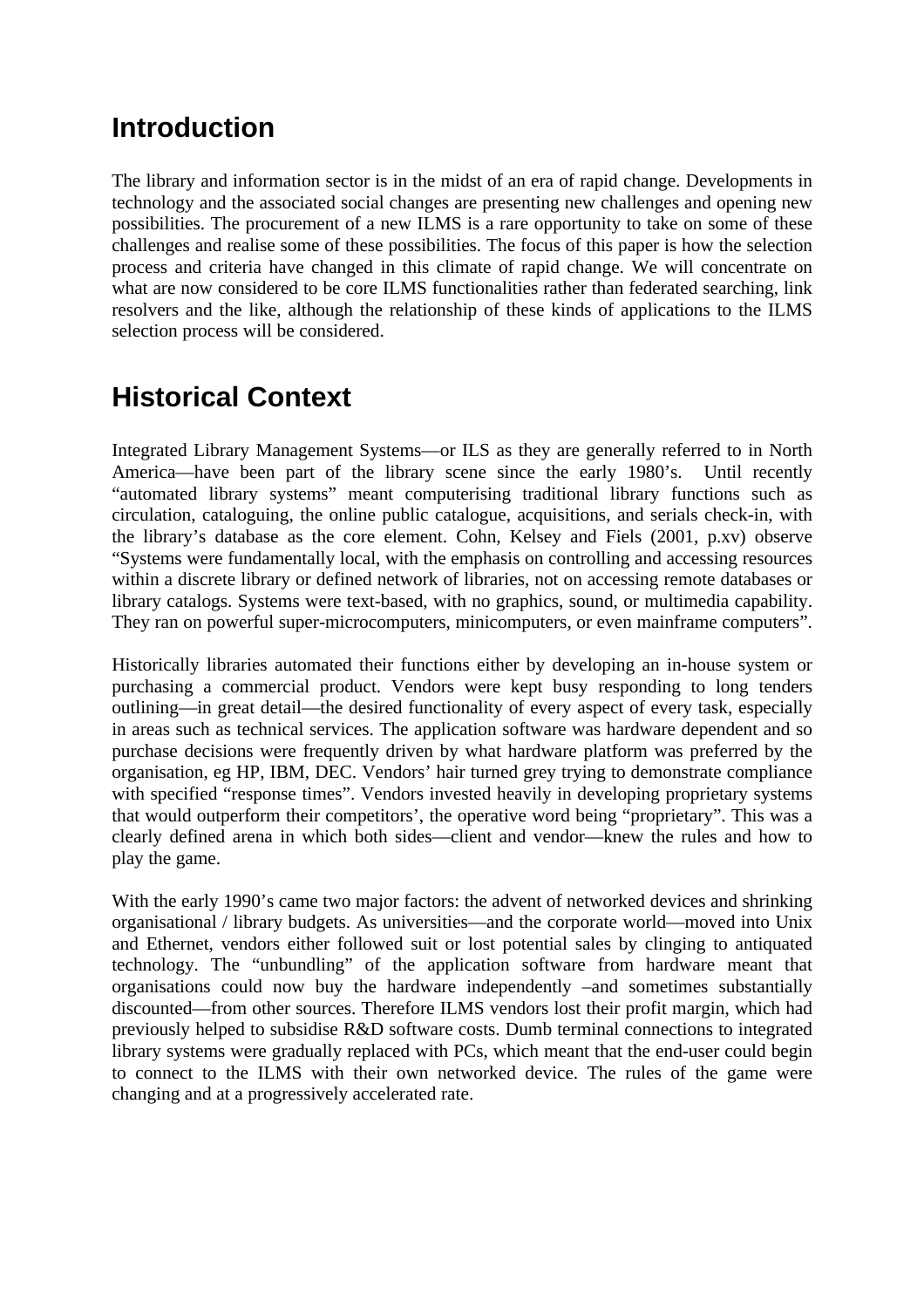# **Current Environment**

The recent and rapid evolution in the past few years of libraries, ILMS vendors and integrated library systems themselves now presents some interesting challenges. With the growing capabilities of today's technological advances into the use of web, digital components and electronic resources expectations have grown (Salter, 2003 p.38). Libraries have to be more responsive to user needs in order to provide services that are better aligned to meet—and possibly exceed—their expectations.

Thorin (2001) writes:

Libraries are important as places—as environments that support learning. It's true that the ways students and faculty obtain their information are changing. Technology has a powerful influence … But it's also true that academic research libraries are changing to meet user expectations. Libraries are no longer simply warehouses of information that provide access to great printed troves of human knowledge. In today's fast-paced technological environment, libraries are places for students and faculty to collaborate, to find face-to-face guidance from expert librarians, and to conduct interdisciplinary research using both print and electronic resources.

In other sectors too, responsiveness to changing user needs is critical, although the needs themselves might be quite different to those in the academic environment. This diversity will determine what ILMS functions and vendor characteristics will be considered essential for the individual library.

### **User Expectations**

Libraries need to know their customers and to make use of market research and surveys such as the Pew Internet & American Life project to underpin planning. Balas (Balas, 2002) recommends these kinds of surveys in the quest to attract potential library patrons: "We need to design and develop library services that use the Internet effectively to serve the needs of the new technically competent generation of potential library patrons." The Pew Internet Data Memo "College Students and the Web", for example, contains information about the kinds of web sites college students use and their e-commerce habits (Rainie, Kalehof & Hess 2002).

Significant numbers of library users, especially in the academic environment, have grown up with the Internet. Jones (2002, p.2) reports that "For most college students the Internet is a functional tool, one that has greatly changed the way they interact with others and with information as they go about their studies." They use it for communication via email, instant messaging and online chat for both social and educational purposes, entertainment, file sharing, shopping. The report states that the "Internet has changed the way students use the library" (Jones, 2002, p.13). Computer use within libraries has been predominantly for commercial search engines rather than university and library web sites. This trend has been coupled with reported decreases in traditional scholarly citations in student research papers. Amongst school students who go online every day "the ease and speed of online research [are] their main reasons for relying on the Web instead of the library." (Lenhart, Simon  $\&$ Graziano 2001, p.4)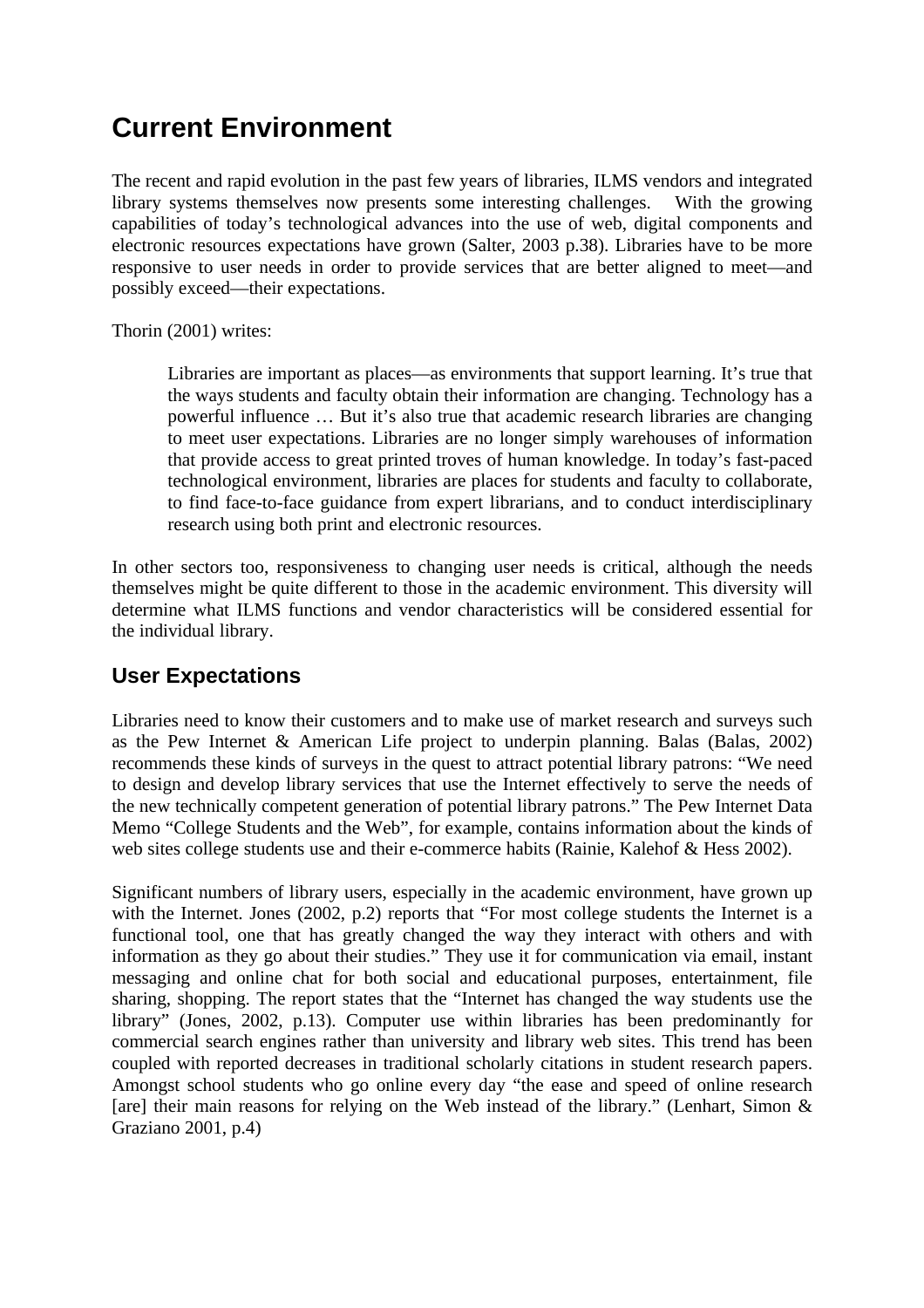Therefore in the selection process for an ILMS, it is important to address how to maximise customer access to the full range of resources in which libraries already have a significant financial investment. The ILMS is a potential key ingredient in ensuring customer awareness of the quality, relevance and appropriateness of information resources provided.

## **Library Expectations**

The environment in which university libraries operate both nationally and internationally has been undergoing rapid change as a result of a number of factors, which include: impact of technology, changes in approaches to teaching and learning, changing demographics of the student population, and competition amongst universities. Trends in publishing worldwide, in particular the increasing electronic availability of scholarly publications and the increased cost of acquiring library resources and copyright, have also had a major impact.

Budget constraints are a determining factor. Institutions are looking closely at their IT investments, and holding them up to the same scrutiny as other deliverables, i.e. looking for return on investment (Devaraj & Kohli, 2002, p.3). When libraries have to retrench staff, they look for tools that reduce costs while still enabling the library to maintain previous service levels. Roland Dietz (Kenney 2003, p.39), in a recent interview, makes an important point: "… every time I speak with a library director one point is stressed: they are looking for efficiency in the back office functions so that people can be routed to be more with their users".

Therefore as libraries provide new levels of service for customers, the focus has shifted to those tools which can document and support these. The development of statistical measures for relevant electronic services, for example, becomes critical—given the increasing access to resources by remote customers. In addition the fact that libraries are part of a larger network of local and remote library-related systems and services leads quite logically to a discussion of integration and interoperability.

### **Interoperability**

One of the focal areas of current development in information technology is increased interoperability. ILMS development is no exception. Carl Grant of VTLS Inc., for example, has said, "The functional integration of systems is absolutely where we are headed. People are going to want to hook up different pieces of software and expect them to work" (Kenney 2003, p.38). The possibilities of interoperability with a wide range of external enterprise systems open the way for increased efficiencies and enhanced user experiences.

Libraries are typically part of larger organisations with suites of products for managing all kinds of data such as finance, human resources, students, learning objects, documents and more. Logan (2002, p.126) discusses the problem of closed systems and the difficulties of upgrading legacy applications to share and act on data received across entire corporate ecosystems. The answer is to replace these systems with "new ones that can talk to each other in a common computer language – intelligently move information and data from one application to another." The goal is to evolve a "flexible ecosystem information network".

The University of British Columbia (2003, p.31) outlines briefly in their RFP the current campus-wide strategy to move to an online environment where the university's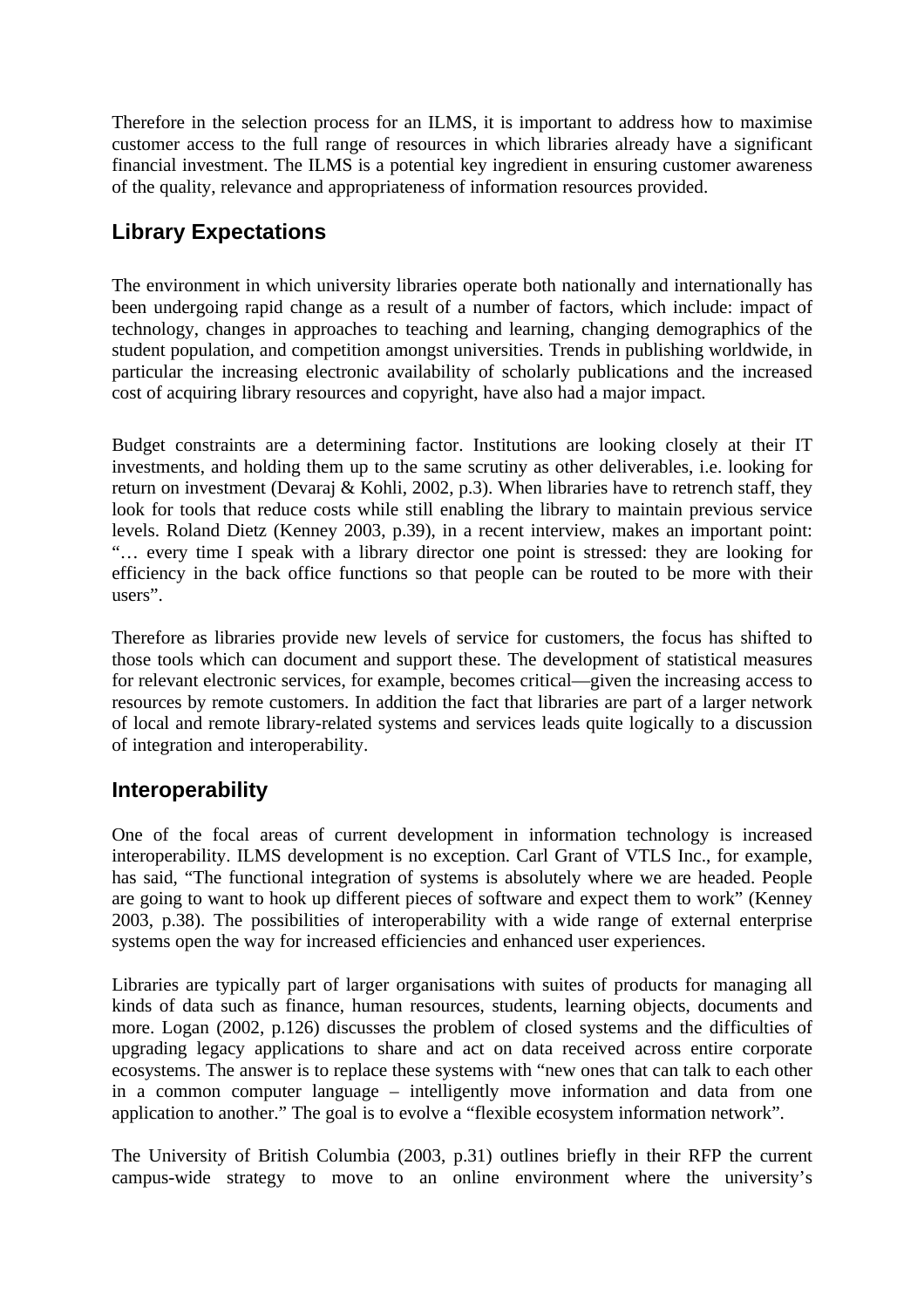administrative, teaching and research activities are supported by systems that interact with each other in a "dynamic, real-time mode". Initiatives in this strategy include a portal, campus-wide login, consolidated billing and ID card. These initiatives demonstrate the drives for both increased efficiencies for "back-room" processes and for their users' convenience. The single campus-wide login is a dream many of us are keen to realise. Keeping track of passwords and authenticating repeatedly is a major irritant in the way we do our jobs and undertake study and research today, distracting us from our tasks and trains of thought.

Undoubtedly the key feature that librarians want in a system is a single point for data entry. The idea of a single point of data entry is a very attractive one, and an environment that allows a user to carry out a key change in one place and have it manifested in related systems in real time is clearly going to save time and reduce the incidence of input errors or data variation due to lag times with batch processes.

Logan's (2002, p.126) "flexible ecosystem information network" also paves the way for users to be able to customise their own online environment. The users would ideally be able to create their own online "workspace" where the systems and services that they require are presented in their own personal view.

In the academic arena, such customised environments would reflect the requirements of different sets of users. For library staff, access to local systems for finance, library records and learning platforms such as Blackboard might be served up with remote systems for online ordering, bibliographic utilities and online work tools. The student's view might comprise learning platforms, access to personal library records and exam results, electronic transactions with the cashier's office, a federated search tool that sits atop a variety of their favourite metadata repositories and full text sources, and a suite of office applications.

For the ILMS, interoperability means interfaces for different kinds of systems at the institution level and interfaces for similar systems at the inter-organisational level. Resource sharing and collaboration could be taken to a whole new level. For example there is interest in establishing interoperability with circulation-oriented functions through the NISO Circulation Interchange Protocol.

This Standard is intended to address the growing need for interoperability among disparate circulation, interlibrary loan, and related applications. Interoperability between self-service applications and circulation applications, between and among various circulation applications, between circulation and interlibrary loan applications, and between other related applications, has been the principal focus of this Standard. (N.I.S.O, 2001, p.6)

### **Integrated Library Management Systems**

Just as libraries are evolving, the traditional concepts as to what constitutes an integrated library system are also evolving rapidly. Today's ILMS has been described as a "multifunction Web-based multimedia content information management system, generally built on a standard relational database structure" (Deddens 2003). Regardless of definition, an ILMS must be able to handle many formats and provide a variety of functions including manipulating electronic data, searching on the Internet, and facilitating resource sharing. It must include a web-based OPAC, with basic patron enablement features such as reviewing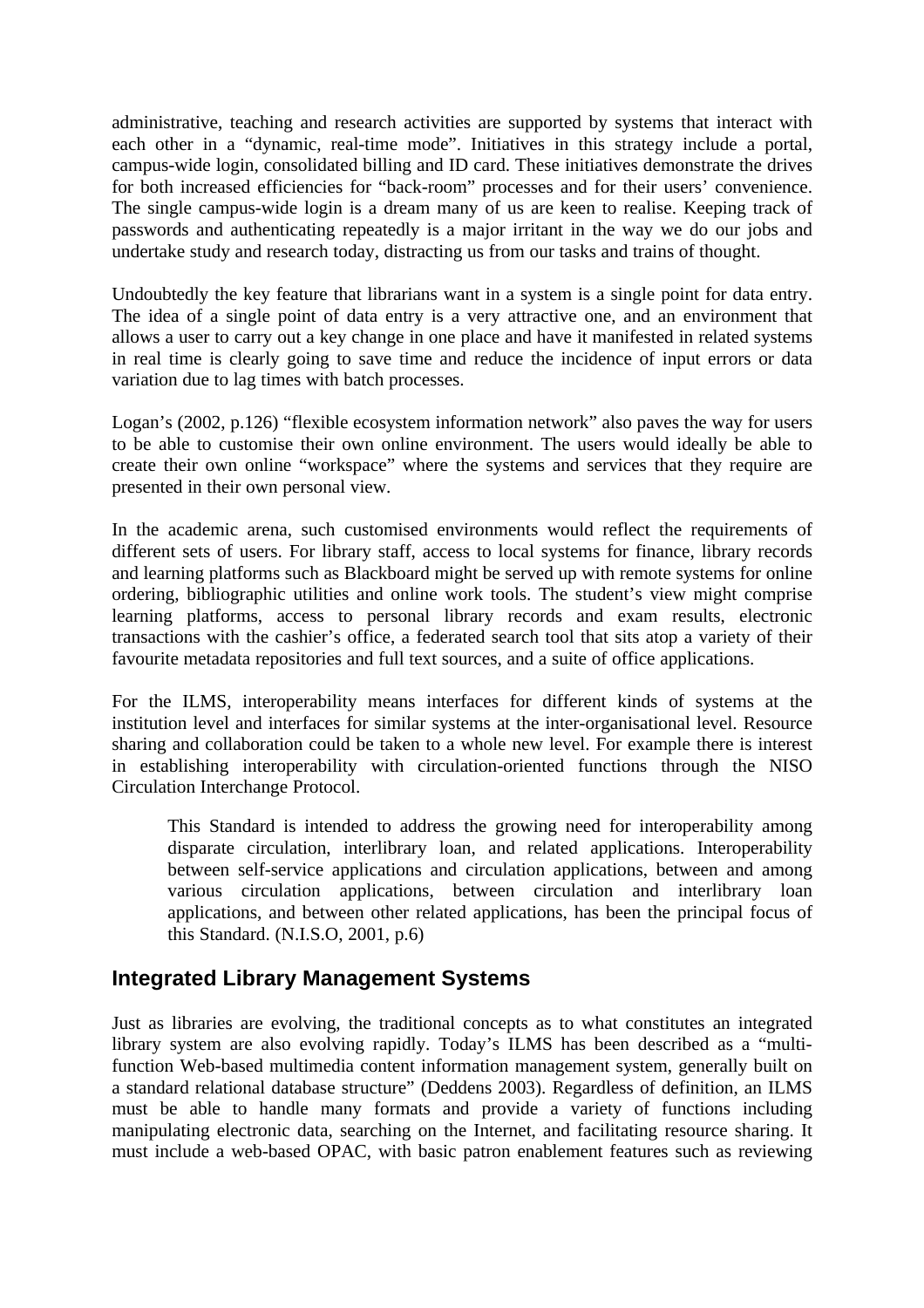checkouts and online item renewal (Breeding 2003, p.55-6). Functionality and flexibility are key elements in a successful ILMS (Salter, 2003, p.11).

ILMS products are expected to offer solutions for the management of electronic resources, which include e-journals, e-books, online indexes and other databases. Management functionality is required to address licensing, metadata, interoperability with link-server software, integration with the OPAC and the user interface.

The ILMS can function as a vital measurement tool to monitor overall library activity. The current generation ILMS offers a set of built-in statistical reports most commonly required for measuring routine operations. Most systems also include ad-hoc reporting capabilities that permit staff to access a wide range of statistical information on activity levels and collection usage, which assists in more thorough planning.

Because the ILMS will be a major component of a much larger network of local and remote library-related systems and services, it is imperative that the system has adopted key standards for library data and interoperability with other systems. The continued growth of networked-based services and initiatives emphasises the importance of compliance with established standards, incorporation of new standards, and support for emerging ones. A vendor's active participation and support for the development of standards has both short and long-term benefits for its customers.

#### **Legacy Systems**

While vendors may assure their customers that they will support outdated systems indefinitely, the reality is that outdated hardware platforms and operating systems will actually force libraries to update their "legacy" ILMS.

In his annual report on library automation in North America, Breeding (2003b, p.52) reports:

Migrations from legacy systems will accelerate. In 2002, the move away from outdated systems fueled sales in the library automation market. Companies with legacy systems pulled out all the stops to retain customers and entice them to migrate to their replacement systems. ... Even with this shift [to new products], maintenance costs on integrated library systems (ILS) supply the most constant fuel for the automation economy. Companies reap an average of 39% of their overall revenue from system maintenance, and the size of the installed customer base has an enormous impact on the financial health of a company. Thirty-two percent of revenue came from the sale of systems, 13% from non-ILS products, and 6% from hardware. Miscellaneous revenue accounted for the remaining 10%.

Libraries which are currently burdened with legacy systems do have some options: they can now purchase a library portal and interface it with the legacy system, thereby enabling integration with electronic resources. The authors will address options for such libraries in the section on business models.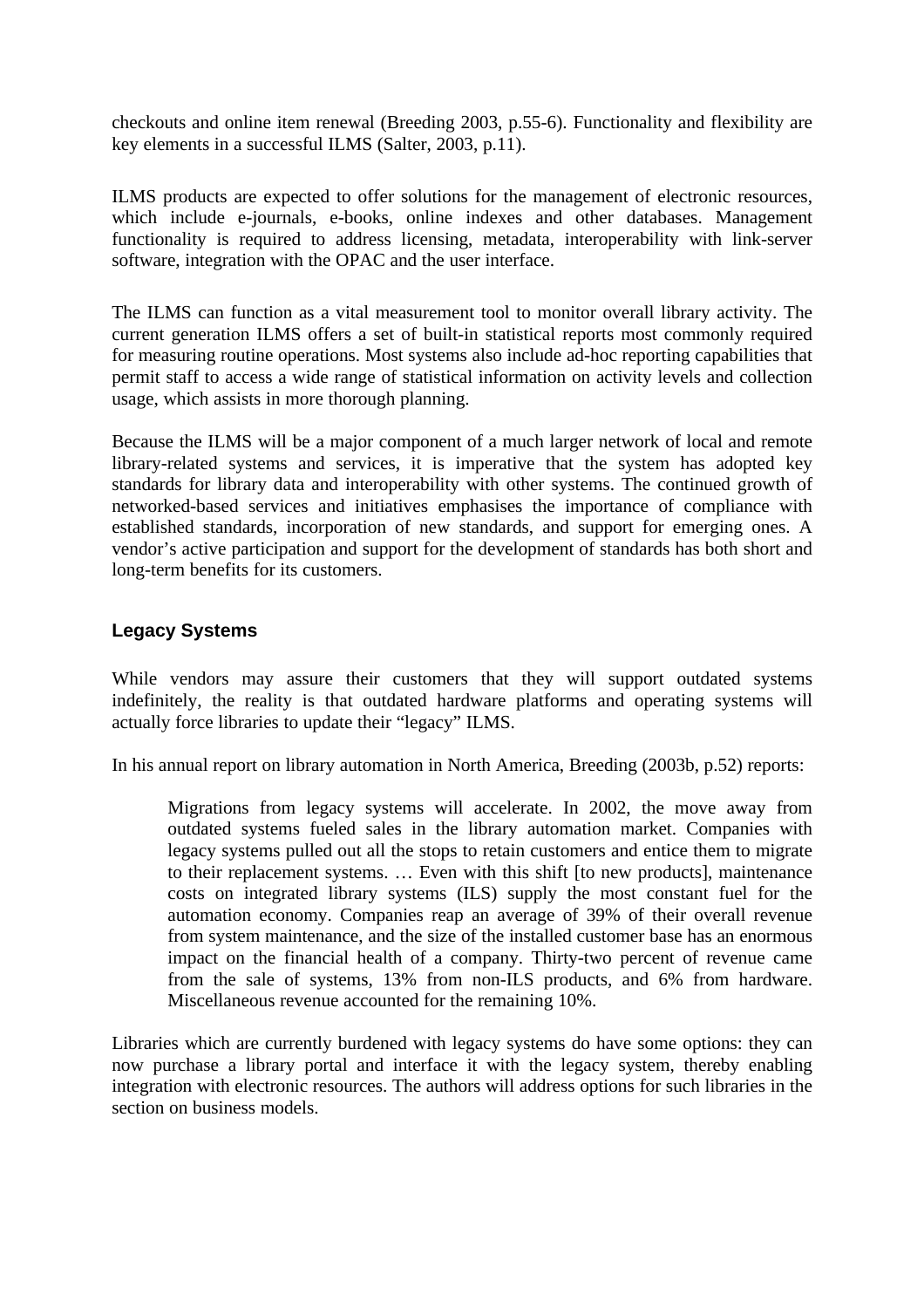#### **Open Source**

One of the newer trends is the adoption of open source integrated library systems. For example, Koha, which originated in 1999, is generally considered to be the first open source library automation system. Seattle's Learning Access Institute is developing an open source automation system called the LearningAccess ILS (previously known as OpenBook). The LearningAccess ILS offers three major modules: OPAC, circulation, and cataloguing. A fullfledged acquisitions module is currently in development. Avanti's MicroLCS is not in use at any library, as its source code has not yet been released publicly. According to Breeding (2002b), the open source automation systems "offer only promise and potential and are not yet a viable option for a run-of-the-mill library."

## **Business Models**

Historically it was the combination of core software functionality combined with the hardware platform—and price of course—which underpinned the selection of an ILMS. Nowadays the medium and long-term strategic objectives of the library and its parent body play a major role in this process. Considerable effort is expended in determining those factors which will define the most effective business model for the organization.

## **Decision Paths for Standalone Systems**

For those libraries which currently have an ILMS on site, there are several options to consider if they wish to continue with the "standalone" model:

- Upgrade existing system to vendor's next-generation product
- Upgrade and complement with  $3<sup>rd</sup>$  party products
- Replace with new fully functional system (in terms of site's objectives)
- Replace and complement with  $3<sup>rd</sup>$  party products

Some libraries are staying with their current vendors but upgrading to their ILMS company's next-generation product because frequently this is the least expensive approach to a new system. It eases the effort of data migration and ILMS companies will often offer deep discounts to existing customers (Cibbarelli, 2003a, p.6). In other cases, libraries choose to fully replace the existing ILMS because they are unhappy with the vendor and/or system, the company's development path does not fit the library's strategic directions, or it actually costs more to retain the current solution than to replace it (RMG, 2002, p.2).

Bond University has explored options in addition to the standard local "install on site", which can expose a library to high capital and ongoing direct costs. Other product solutions include partnership, application service provision (ASP) and consortium.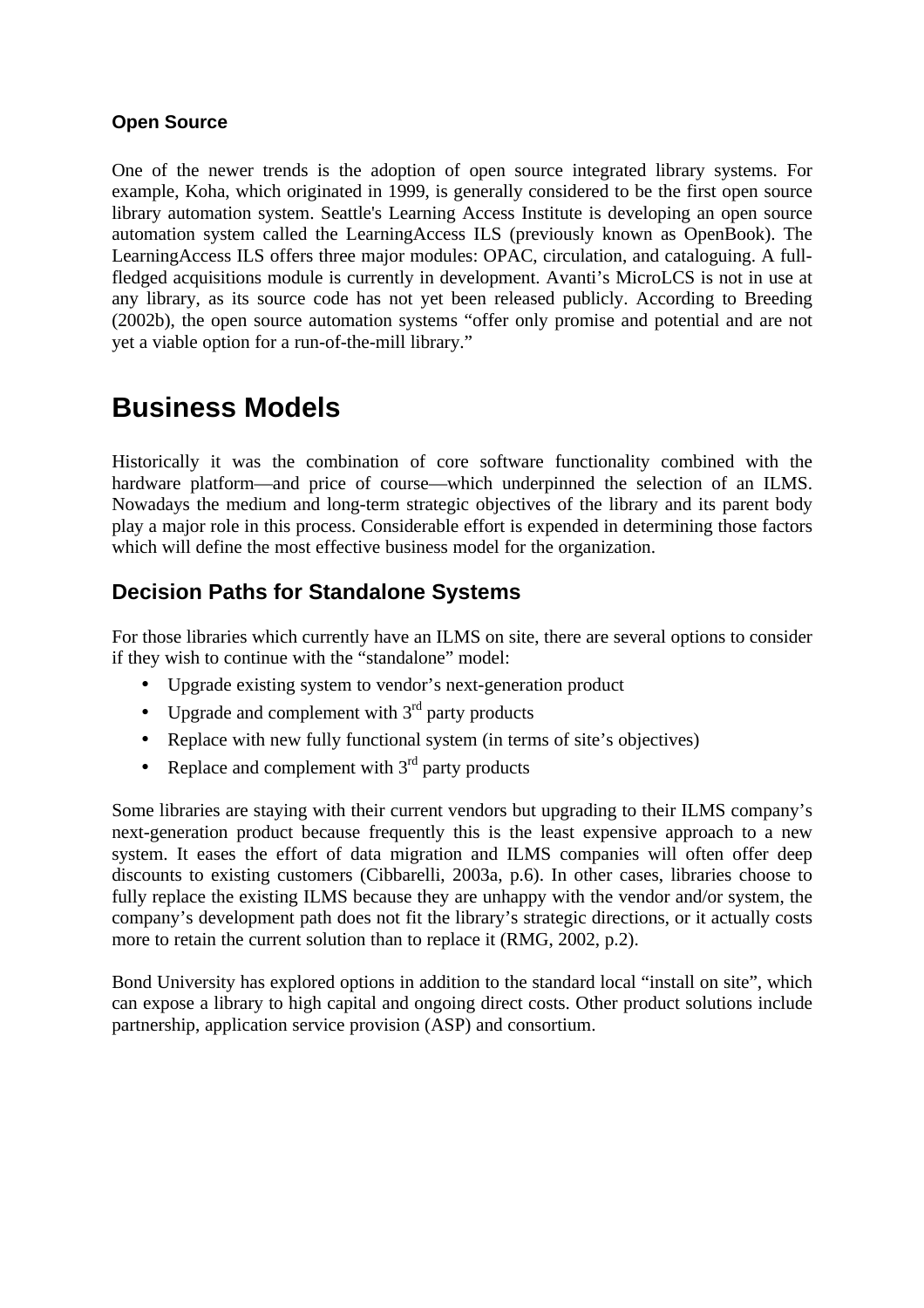## **Partnership/Associate Library**

In this model, the library joins an existing host site as an "Associate Library". Both libraries share the same system. The success of this arrangement—apart from obvious political implications—is dependent upon the ability of the ILMS software to cater for the needs of both parties. In the case of one vendor's system, two completely separate databases reside on the same server. There is no automatic sharing of data between the two databases. However, users may simultaneously search the two systems. The "partner" library benefits from a very powerful ILMS, without having to take care of the day-to-day server management, handle the upgrades, backups, etc. At the same time the library has complete control of OPAC customisation and other system settings for its data.

In the case of another vendor's system, some data files, e.g. patrons, have to be shared. The ILMS is not suitable for a discrete, identifiable OPAC. If both libraries jointly hold titles, the system cannot mask the host's holdings. It can however sort results so that the associate library's holding(s) appear first. In short, the associate/partner library potentially appears more like a branch library of the host institution, which may not suit the strategic objectives of the former.

Partnerships are not limited to library-to-library models. Vendors are entering into partnerships with libraries to develop joint projects. For example, Innovative Enterprises are developing a Linux option in partnership with the Library of the University of Technology Sydney (Innovative Interfaces, 2003).

### **Application Service Provider (ASP)**

The term ASP, or Application Service Provider, is used for companies that lease software, accessible via the Internet, to remote sites; customers may pay on an annual or per-use basis. Applications delivered via this means range from enterprise resource planning to messaging to medical practice management. While the popularity of ASPs has been growing, library managers often do not consider investigating the possibility of an ASP model for delivery of an ILMS (Dzurinko 2000). And yet, in North America and Singapore for example, several ILMS vendors offer this option.

In reviewing a recent publication by Joseph Matthews, Plum (2002, p.337) summarises the advantages of ASP technology:

… it permits the organization to focus resources on core issues rather than on information technology (IT) maintenance concerns. It offers continuous access to the latest technology. It permits libraries without many IT resources to get into the technology game. It reduces the time to implementation. It gives access to a wider range of functions and services than might otherwise be possible. It scales easily. It reduces (in theory) the total cost of IT ownership, and gives greater predictability to IT costs, which are often regarded as a budgetary sinkhole. It reduces IT staff needs, and simplifies IT budgeting. It may even deliver better service.

These need to be weighed up against the fact that the outsourcing of library services can be a very sensitive issue. Perceived lack of control of resources, potential inability to customise, loss of control over IT support, reliance on an Internet Service Provider, and privacy issues may be major deterrents.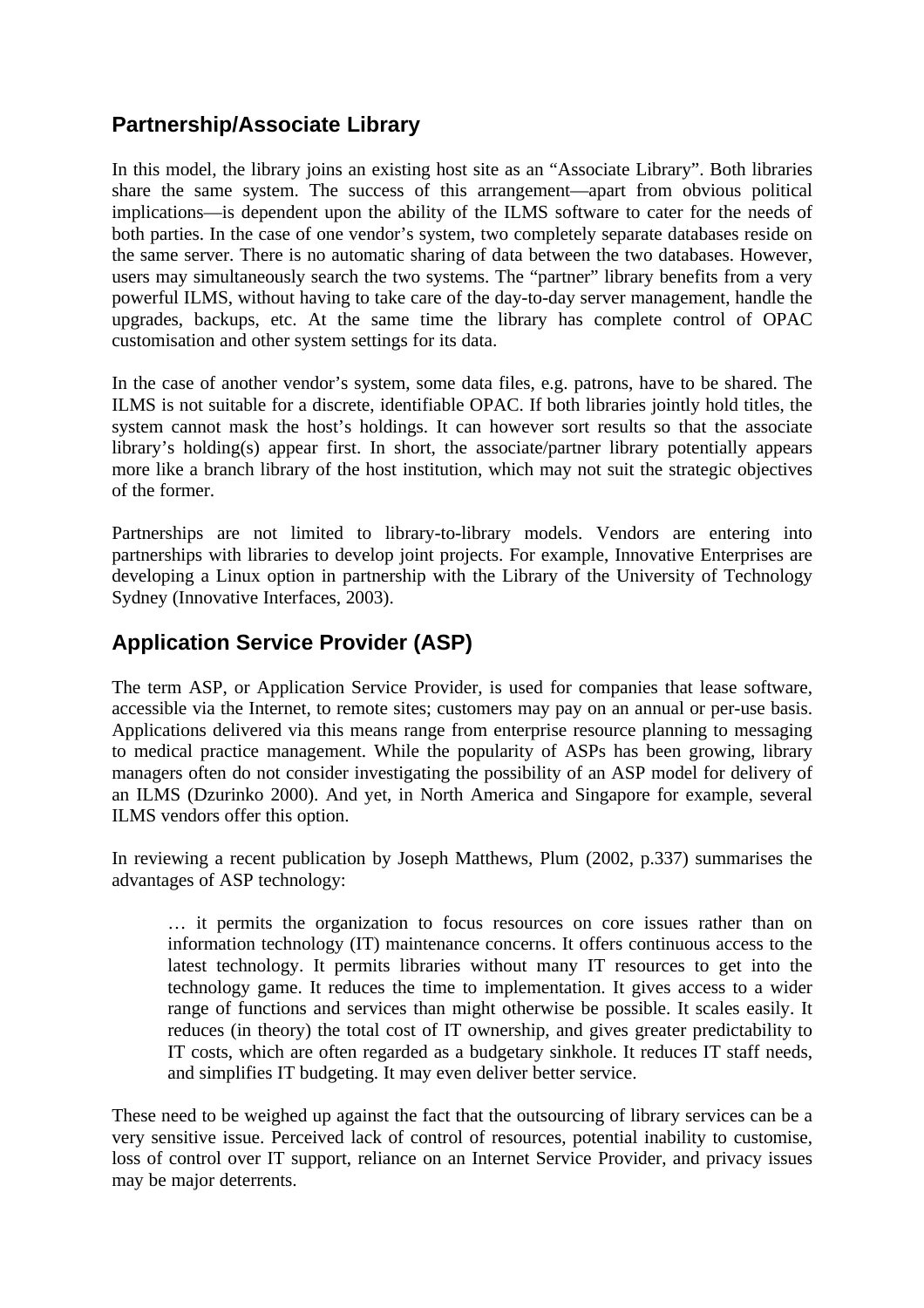## **Consortium**

This refers to any local, state-wide, regional, or interstate cooperative association of libraries and/or allied organizations, eg museums and archives.

According to Breeding (2003b, p.54-5), while new consortia are not being formed in the US, consortia sales are growing. Acquiring an ILMS through a consortium potentially saves libraries money, compared with the alternative of each library supporting an individual installation. There are also savings through shared systems support, cooperative cataloguing opportunities, and other areas. These need to be balanced against the reliance on an external consortium for hardware and support, reliance on external infrastructure for data traffic, requirement to fit with consortium priorities, limited customisation and potentially limited flexibility.

Cohn, Kelsey and Fiels (2001, p.73) recommend that "in many instances, the library may be best served by first developing its priorities and requirements, then evaluating network membership against these, in effect treating the consortium as if it were a vendor." This approach could assist the library to better assess the relative advantages and disadvantages of a consortial arrangement.

## **Selection Methodologies**

Measuring the payoff of the investment in a new ILMS may include cost-benefit analysis, return on investment, efficiency and quality measures, and the value to the customer. " ...if the customer is satisfied … it will lead to greater loyalty and long-term retention" (Devaraj & Kohli, 2002, p.8). For academic institutions, customer service and other teaching and learning and research related objectives are important. Indeed, for most libraries, continued funding and future success is dependent on good customer relations. So it makes sense to build into the selection process criteria that reflect the advantages and benefits to the customer, not only the circulation and OPAC services with which customers interact directly, but the flow-on benefits from improved service levels achievable in other "back-room" processes.

That being said, the selection process is not a simple matter of deciding what's best for the customer. "An Integrated Library System (ILS) is a complex, multi-module beast, making it exceedingly difficult to distinguish between one ILS and another. From 50,000 feet, they all look alike" (Salter, 2003 p.11). So how are they distinguished?

An early and vital consideration in the process is the alignment with the organisation's strategic objectives. The process is likely to be long and will require substantial staff resources, so it is important to ensure that time and money are not wasted evaluating low priority features. Strategic objectives at the library and wider organizational level must be considered to achieve maximum payoff in the investment. Logan (2002, p.31) cautions that successful strategies must be organic, they need to be "changed as market conditions change or as the organization better recognizes its actual abilities to execute its current strategy". The idea of an evolving strategic plan works well with a long selection process. Over the course of the project it is probable that new technologies, features and standards will emerge that may have a defining impact on the selection process.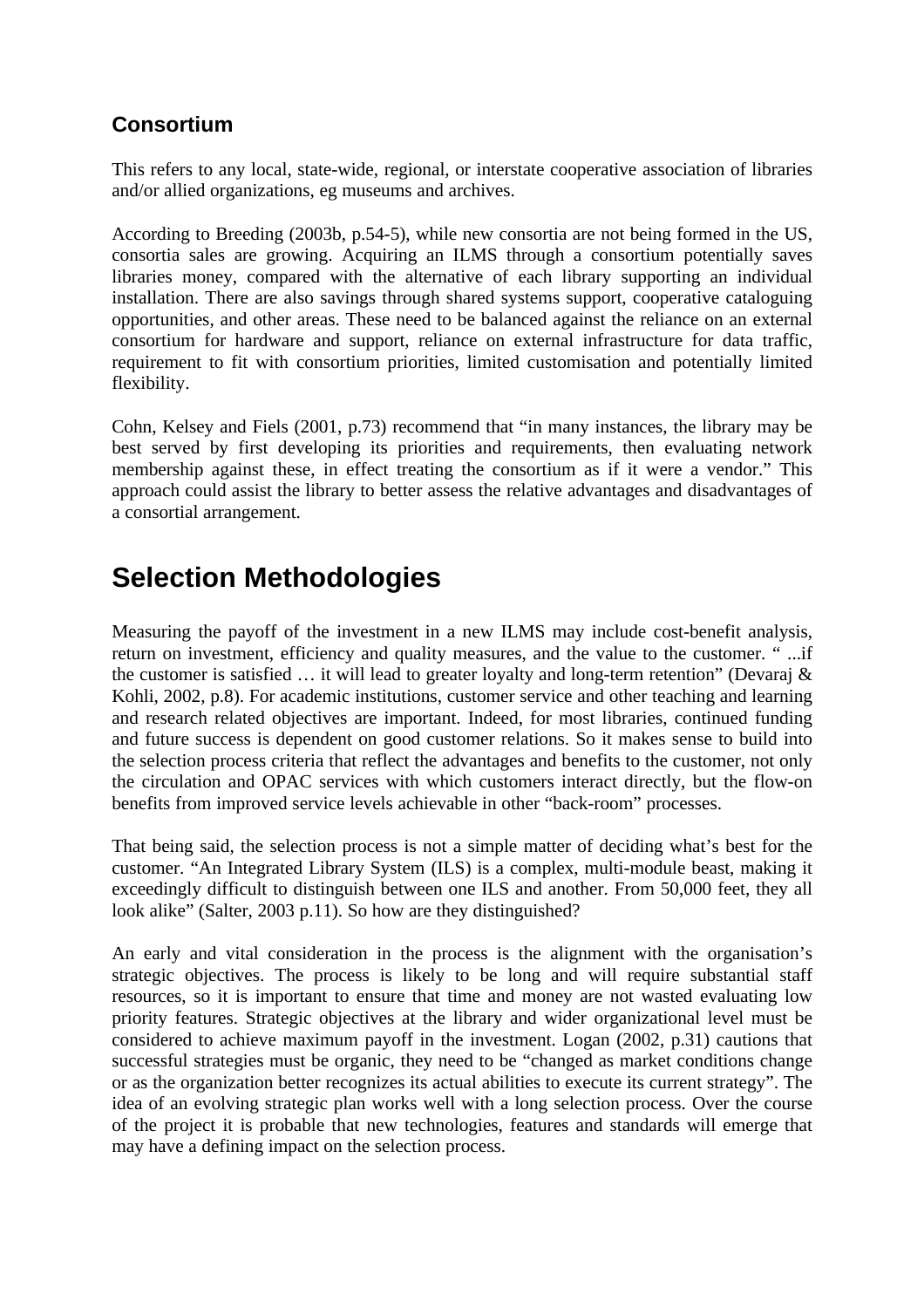Familiarisation with the current ILMS market is a relatively easy task given the wealth of literature available on library automation. Surveys such as Cibbarelli's (2003a, b, c) series on the ILMS market place and the recent Council of Australian University Librarians ILMS survey (Maquignaz, L. & Miller, J. 2003) offer valuable information to identify commercial products best suited to the library. Before heading off down the request for proposal (RFP) path, narrowing the field by targeting a selection of systems could be a worthwhile activity.

The RFP process is a time-consuming and rigorous exercise (Kirby & Wagner 1999; Kenney 2003). In the past, when proprietary, legacy systems arose, the RFP offered a tool for libraries to ensure that critical functionality and performance would be met by a new system. As technology has changed and the rate of change has accelerated, the RFP process is being questioned, adapted or replaced with something simpler. Mark Ludwig, University of Buffalo, described the RFP process as horrendous. "It's horrendous to write them, … read them, …respond to them" (Kenney 2003, p.39). From the time an RFP is written until the time a system is selected up to two years may have passed. With the rapid pace of technology development, specifications in the RFP may be outdated even before implementation commences. Recent trends point to shorter RFPs that focus more on the areas of digitization and portals and considerably less on traditional core functionality. In these cases, some other methods must be used to evaluate systems functionality.

Vendor demonstrations of their software are often the first opportunity to see new systems in action. With the wide-ranging functionality of today's systems, getting an overall picture of how it works can take a considerable amount of time. Some places have allowed up to three full days for each vendor (MnLINK Vendor Evaluation Team-2, 2000). Kirby and Wagner (1999) suggest that a flexible format for the demonstration has some important advantages. The useability of the system can be emphasized along with special features that might be of particular interest. Salter (2003, p.11) states that "anticipating additional ways [the system] can be used saves purchasers from long-term mistakes and expensive add ons…". Opportunities for additional, future uses of the system can be identified during vendor demonstrations by getting the vendor to "show us", rather than prescribing how the task must be done. The use of previously developed "scenarios" could be employed in these cases. For example, the vendor could be asked to demonstrate how to place an order for an item required as course reading and where an academic staff member wishes to have a hold placed on the item so as to view it before it goes into the course reading collection. In this case several interrelated functions might be called into use, mirroring how tasks might be carried out, rather than focussing separately on the ordering, course materials and reservation aspects.

Evaluation criteria (and their relative importance) for functionality still need to be established prior to the visits, and some method of recording observations and ratings is essential for future comparisons. A list of questions to clarify issues or to probe further about essential functionality arising from an RFP response is a useful tool in the evaluation process.

On-site visits to customers of prospective vendors are good opportunities to see the system functioning in a production environment, one step close to the customer and the reality of day-to-day operations. This allows a better understanding of the operation of the proposed systems (MnLINK Vendor Evaluation Team-2, 2000) and the opportunity to reconcile the vendor and user views of proposed systems. Waller (2003, p.59-62) provides a sample agenda and topics for consultation with customer libraries to assist in making the most effective use of these visits.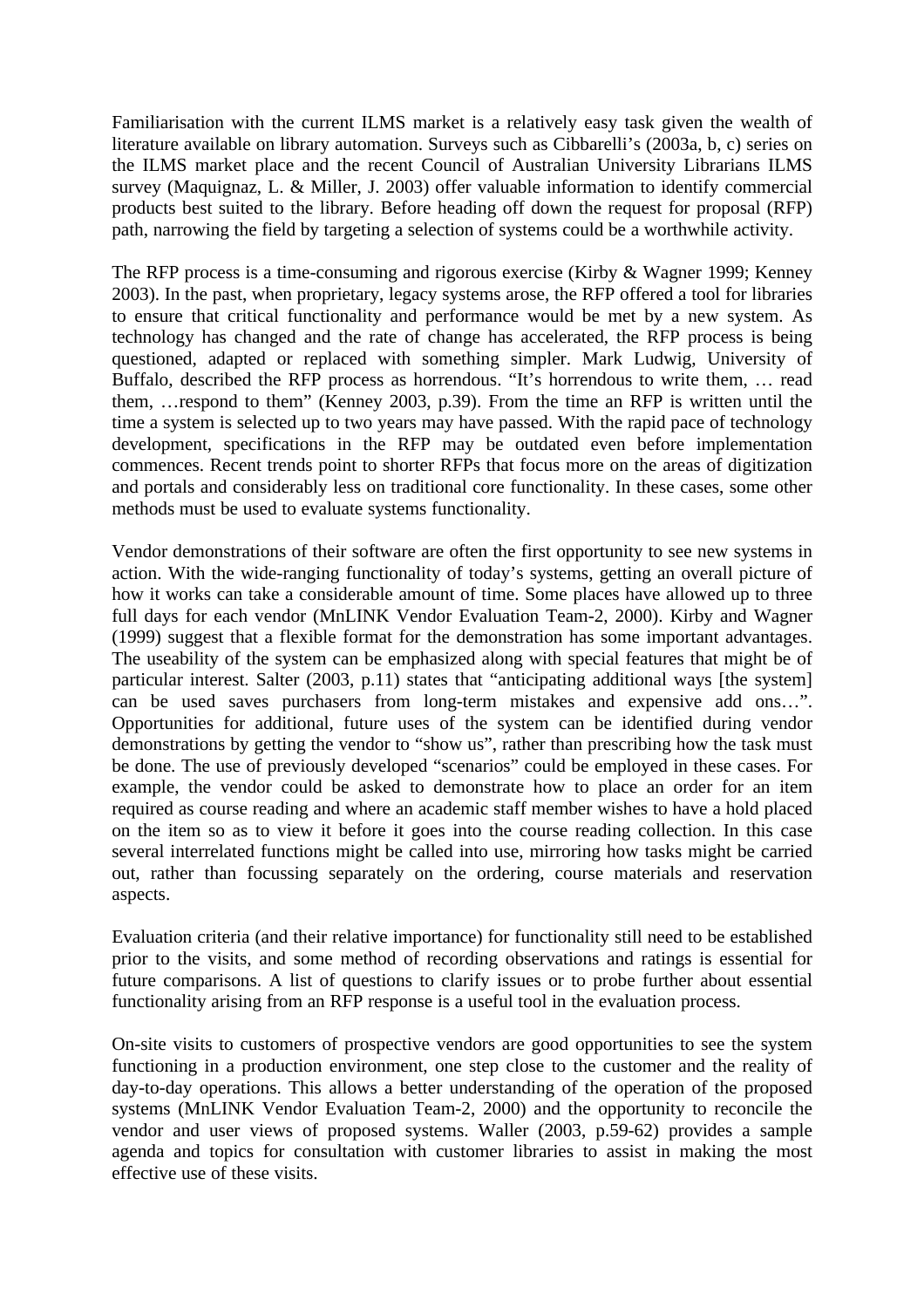# **Bond Experience**

In mid-2002 a team was commissioned to review our current system and investigate alternatives as part of the University's strategic planning process. Using the Balanced Scorecard framework (Cribb, C. & Hogan, C. 2003), the Library derived the following key criteria for a replacement system:

- Academic library focus
- Good customer support
- Excellent MIS functions, eg reports, system administration and statistics
- Interoperability with other on-campus systems
- Demonstrated ability to respond to changing technology, eg new interfaces
- Demonstrated financial stability along with commitment to Australasia as a customer base

After undertaking market research, the team identified those major vendors in the tertiary education sector that it wished to consider. Being a private institution, the University was not constrained by any tendering obligations.

With the assistance of the University's Information Technology Services, the team developed an RFI (Request for Information), rather than an RFP, since the Library was not yet in a position to go to tender. The RFI focussed on systems and operations, i.e. those technical aspects that could not be easily viewed/measured either in a site visit or in discussions with a vendor. Given the apparent full functionality of the systems being considered, the Library was not interested in the micro-functional RFI/RFP models from the 80's and early 90's. Therefore team members developed worksheets—based on similar work done at Harvard, MIT and UNSW—for each of the functional areas of the application software. These were then used during vendor demonstrations and site visits, but were not included in the formal RFI document.

The technical requirements for on-site vendor demonstrations presented various hurdles - a bouquet to the vendor who brought the whole server, database and clients on a laptop. Any seminar room with a projector, or large screen monitor was very easy to provide. Rewriting rules for network access was more problematic. Difficulties in establishing connections to remote servers meant lost time, or rescheduling the visit and extra work for our IT Services. Despite requests for full technical requirements well before the visit, configuration data for access through the University firewall was consistently inadequate. There appeared to be incomplete communication between the sales and technical staff and little understanding of the security requirements of an academic institution.

Bond staff appreciated the supply of additional documentation (not just the glossy brochures) by vendors, especially where this documentation contained screen-shots of the product in action. On a visit to one site, Bond staff was shown a CD-ROM designed for existing customers that showed new features of the ILMS. The vendor promptly provided copies of these cd-roms when requested. These served as useful reminders when comparing system functionality long after the demonstrations.

The availability of Web OPACs makes it easy to check out basic functionality of many existing customers without having to visit them all in person. However, the challenge with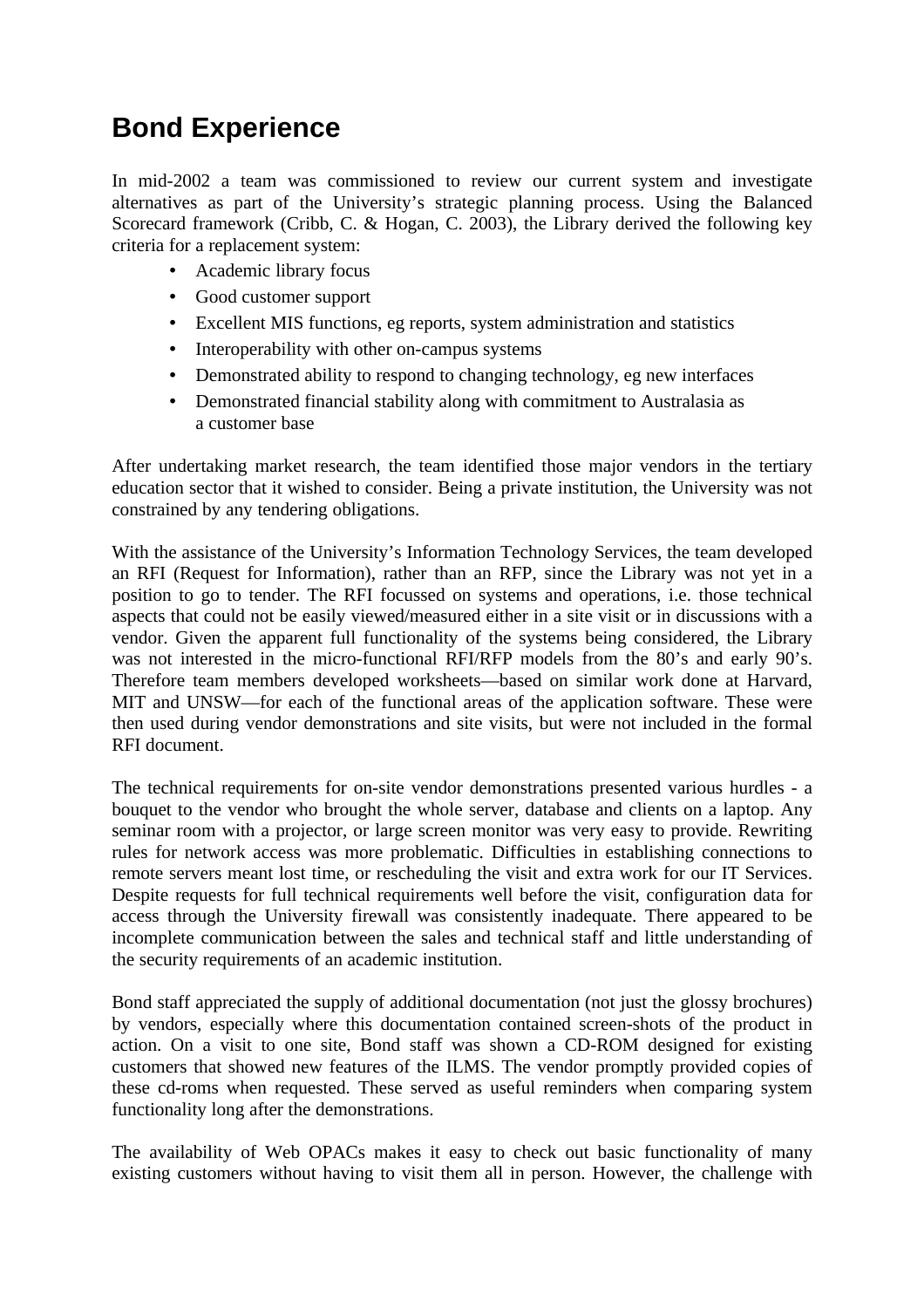this kind of access is determining what parts have been customized, or turned off, or determined by the constraints of the underlying system. There are some very innovative customers who are enhancing their OPACs with features that are not part of the out-of-thebox product. Additionally the features that require authentication cannot be assessed by the surf-in user. Follow up by phone and/or email is essential to clarify these kinds of issues.

Based on the evaluations carried out during visits and demonstrations, independent assessment of web OPACs and the responses to the RFI, a shortlist of options was created and outstanding questions or issues listed. This list grew and transformed over time, creating the focus of follow up work via meetings, telephone calls and email communication with other libraries, organisations and the vendors. As more information was collected our path became clearer. We were very pleased to find that the library community continues to be most helpful by responding quickly and frankly to enquiries and by their hospitality in accommodating visitors.

We had initially targeted the major vendors in the academic sector because they could deliver the functionality required by university libraries. Therefore instead of concentrating on dayto-day processing, we could focus on how these systems—in the context of the business models discussed in this paper—supported our strategic priorities. A SWOT analysis along with a comparison of long-term costs to determine return on investment was the principal tool used to produce a shortlist. At the time of writing the Library is in the process of negotiating the preferred solution for its future requirements.

# **The Future**

In questioning the future role of the library, Sommers suggests that libraries are and will continue to be in competition with the Internet. "It's a battle not for the people our age but for those people who are five and six years old. They're going to grow up with a whole different perspective. The future of libraries 20 years from now is being set today" (Kenney 2003, p.40). Roha (2000) provides a vision of the Internet future, which is characterised by pervasive computing—with the PC taking a backseat to gadgets, wireless connection roundthe-clock and highly personalized web services. She says that this may take some time to be realised, but the technology already exists.

Major ILMS CEOs have recently indicated that some of the clues to innovation or direction that they follow include companies such as Amazon, Oracle, Sun, IBM, Microsoft and W3C; the service industry and the entertainment industry, especially technologies in gaming (Kenney, 2003). Neither libraries nor system vendors can independently see the future. Joint development efforts might ameliorate the pressure to imagine, let alone plan for, the future.

Given that the ILMS selection process and implementation require a large investment in time and resources, it is not feasible for libraries to support this kind of activity too often. In addition it may take some years before the potential of the system is fully realised. It makes sense then for the library to retain the ILMS for a considerable number of years to maximise the return on investment.

The CAUL ILMS survey lists university libraries which have been with the same vendor for up to twenty years (Maquignaz, L & Miller, J. 2003). While twenty years may be too long a span to consider in future-proofing ILMS planning, the selection of a responsive vendor with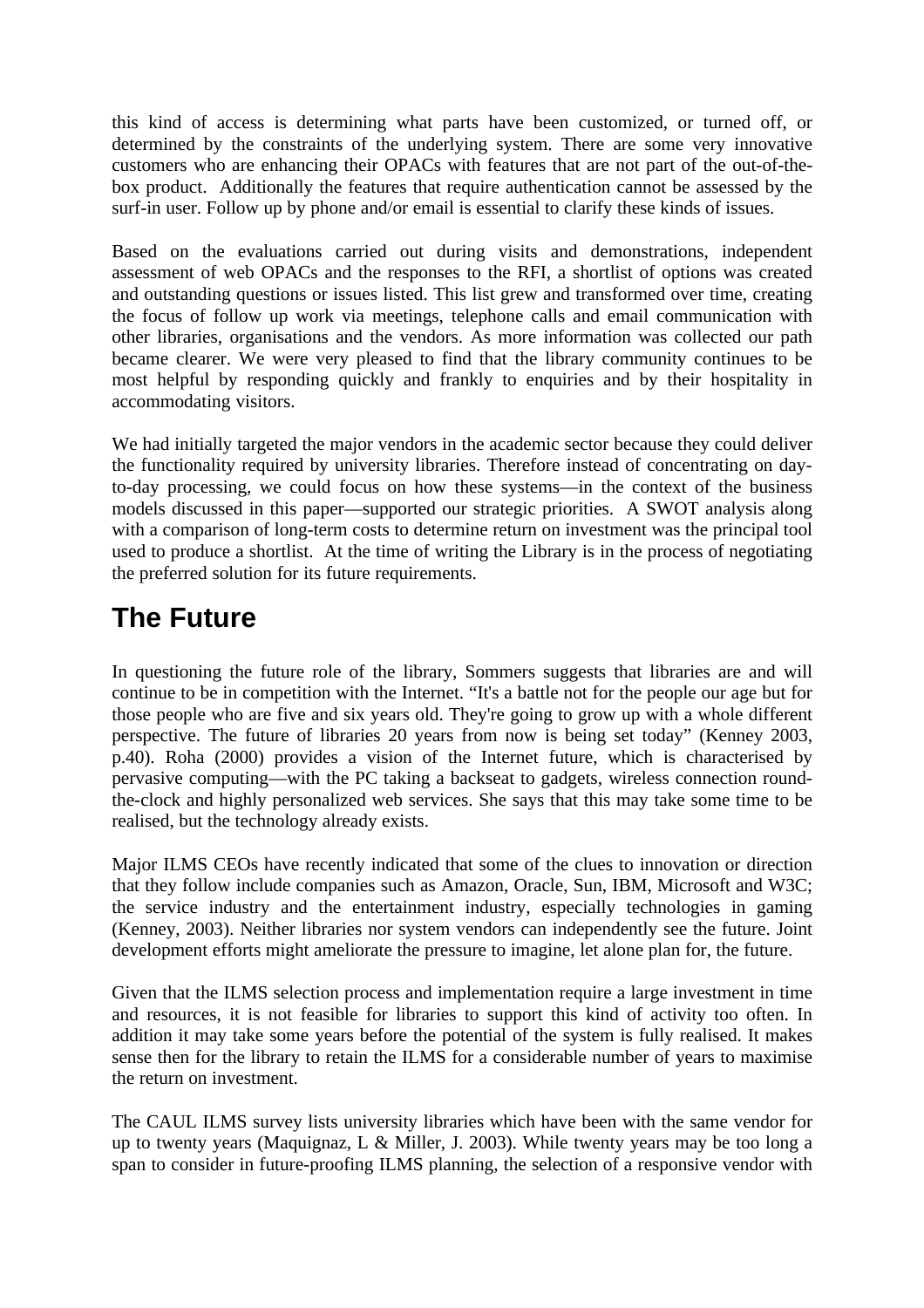vision and the capability to sustain research and development will position the library optimally for an unpredictable future.

# **Conclusion**

Major changes in the procurement of an ILMS include the shift of focus from detailed microfunctionality of ordering, cataloguing and circulation towards the customer service aspects and customer empowerment features of the system. Along with this shift in focus is a redefinition of what the "core" features include. The proliferation of third-party interoperable products has assisted in this redefinition by giving libraries options for managing various business processes. In some respects this makes the decision-making process more difficult, but the library has choices and the benefit of being able to choose a solution that meets its unique requirements.

Libraries are no longer selecting an ILMS for a future in 10 to 20 years' time that they cannot possibly imagine today. Instead they are choosing a system to support their current business practices, with an architecture capable of evolving to meet new functional requirements, and importantly a vendor with demonstrated ability to achieve that evolution.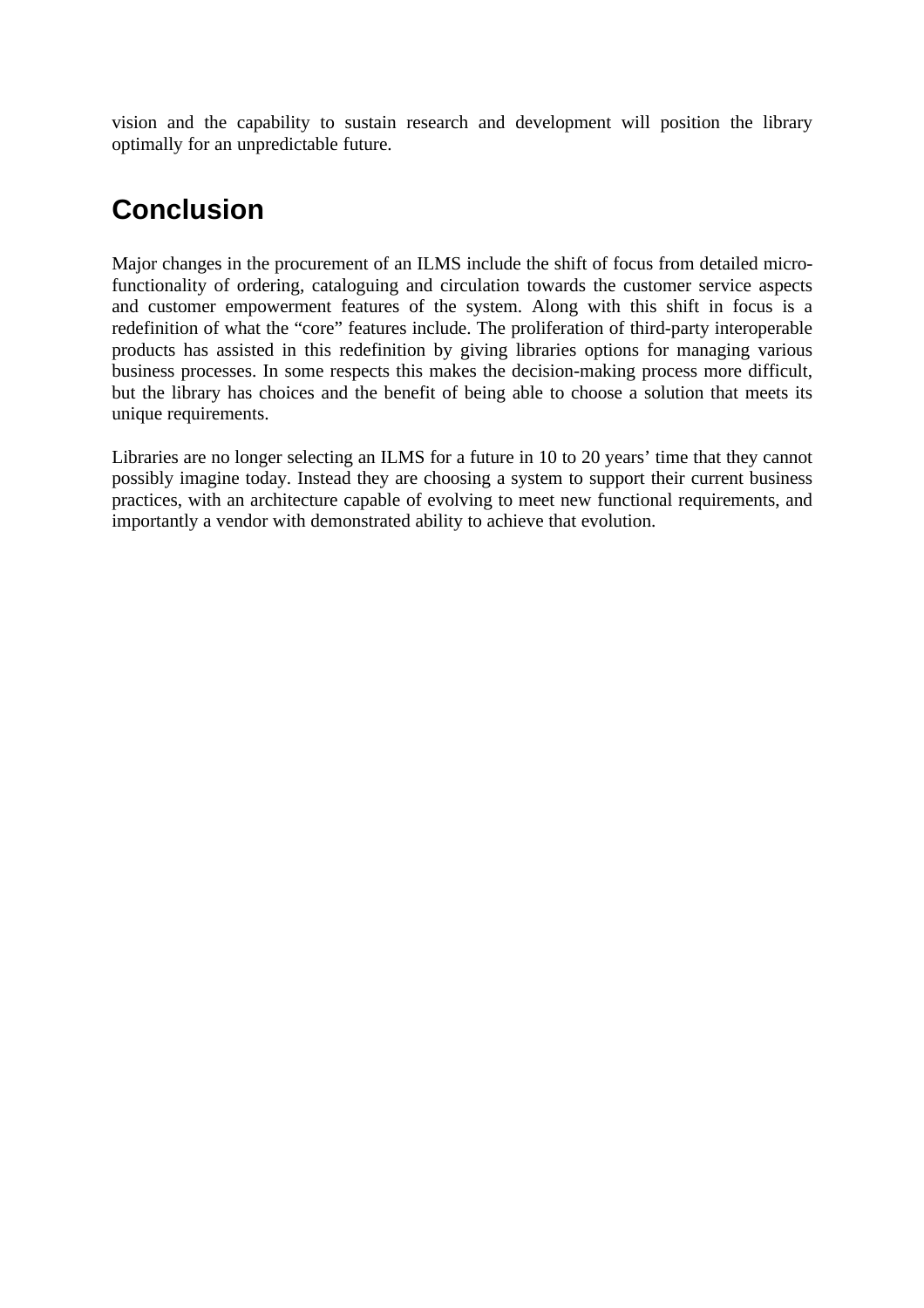## **References**

Balas, J. 2002, 'Meeting Expectations.' *Computers in libraries*, vol. 22, no. 1, pp. 46-48

Breeding, M. 2002a, 'Strategies for Measuring and Interpreting e-Use', *Library Technology Reports*, vol. 38, no. 3.

Breeding, M. 2002b, 'An update on open source ILS', *Information Today*, vol. 19, no. 9. Available: <http://www.infotoday.com/it/oct02/breeding.htm> [24 July 2003]

Breeding, M. 2003a, 'Ramblings on the Current Library Automation Scene.' *Computers in libraries*, vol. 23, no. 4, pp. 44-47

Breeding, M. & Roddy, C. 2003b, 'The Competition Heats Up.' *Library Journal*, vol. 128, no. 6, pp. 52-64

Cibbarelli, P 2003a, 'ILS Marketplace: CIL's Quarterly Series on Library Automation Markets : January 2003 : Public libraries', *Computers in libraries*, vol. 23, no. 1, pp.31-36.

Cibbarelli, P. 2003b, 'ILS Marketplace: CIL'S Quarterly Series on Library Automation Markets : April 2003 : Special libraries', *Computers in libraries*, vol. 23, no. 4, pp. 33-40.

Cibbarelli, P. 2003c, 'ILS Marketplace.' *Computers in libraries*, vol. 23, no. 6, pp. 36-39.

Cohn, JM, Kelsey, AL & Fiels, KM 2001, *Planning for integrated systems and technologies : a how to do it manual for librarians*, Neal-Schuman Publishers, New York.

Cribb, G & Hogan, C 2003, '*Balanced Scorecard: linking strategic planning to measurement and communication*', paper presented to 24th IATUL Conference, Ankara, Turkey. Available : <http://www.bond.edu.au/Library/staff/iatulpaper.pdf>[2 December 2003].

Deddens, M 2002, *Overview of integrated library systems*, Educause. Available: <http://www.educause.edu/ir/library/pdf/DEC0201.pdf> [8 September 2003].

Devaraj, S & Kohli, R 2002, *The IT payoff : measuring the business value of information technology investments*, Financial Times Prentice Hall, Upper Saddle River, N.J.

Dzurinko, MK 2000, Application service providers, *Integrated library system reports*. Available: <http://www.ilsr.com/asp.htm> [4 September 2003].

Jones, S 2002, *The Internet Goes to College : How students are living in the future with today's technology*, Pew Internet & American Life Project. Available: <http://www.pewinternet.org/reports/pdfs/PIP\_College\_Report.pdf> [24 July 2003]

Kenney, B 2003, The future of integrated library systems. *Library Journal*, vol. 128, no. 11, pp. 36-40.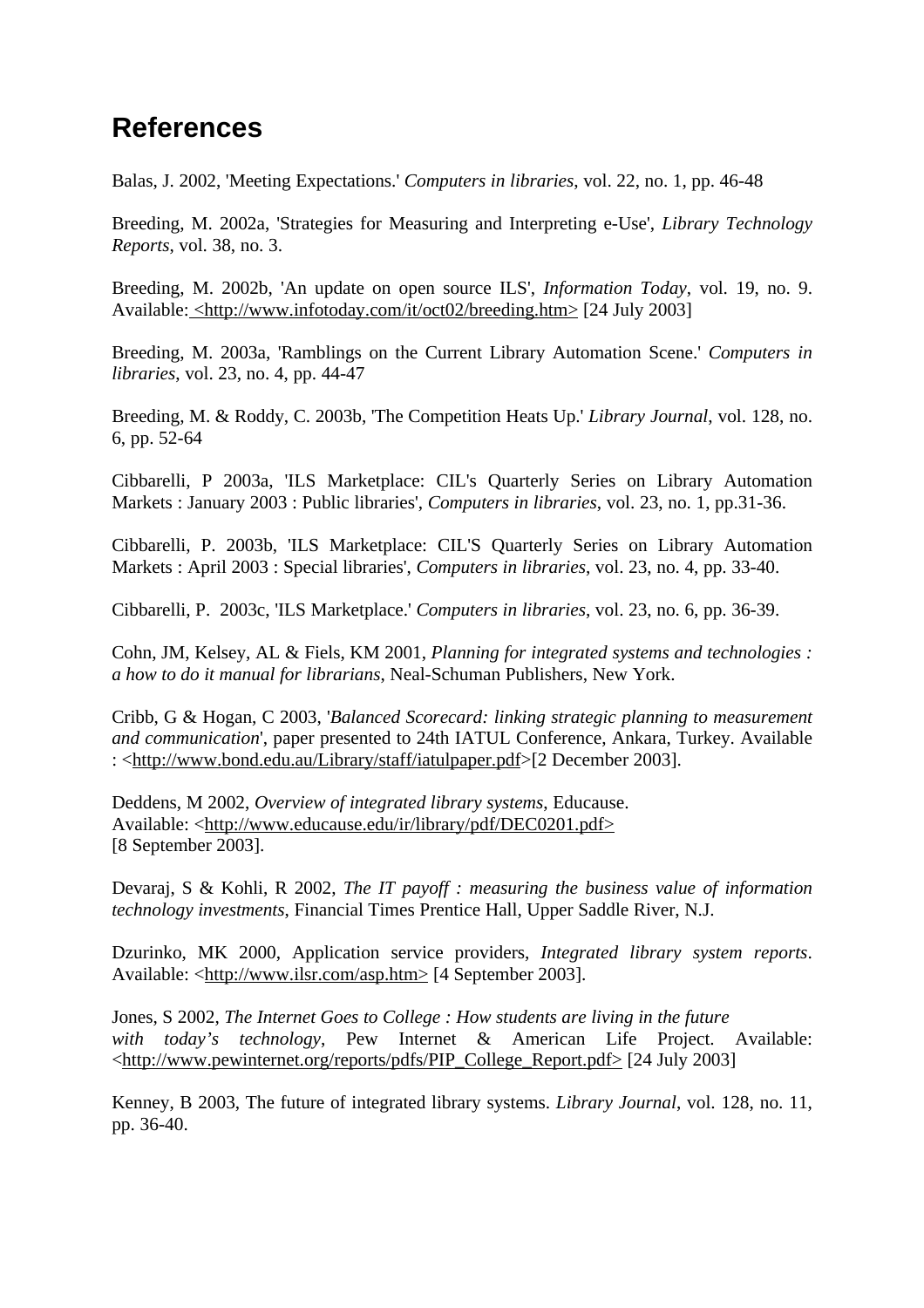Kirby, C & Wagner, A 1999, The ideal procurement process : The Vendor's Perspective, *Integrated library system report*s. Available: <http://www.ilsr.com/vendor.htm> [4 September 2003].

Lenhart, A, Simon, M & Graziano, M 2001, *The Internet and Education: Findings of the Pew Internet & American Life Project*, Pew Internet & American Life Project. Available: <http://www.pewinternet.org/reports/pdfs/PIP\_Schools\_Report.pdf>.[24 July] 2003].

Logan, JR 2002, *Evolution not revolution*, McGraw-Hill, New York, N.Y.

Maquignaz, L & Miller, J 2003, *CAUL - ILMS survey*, Council of Australian University Librarians. Available: <http://www.caul.edu.au/surveys/ILMS2003.doc>.

Plum, T 2002, 'Internet Outsourcing Using an Application Service Provider (Book).' *Journal of Academic Librarianship*, vol. 28, no. 5, p. 336

*Press release : Millennium and Server-Side Linux: Innovative Reaffirms Commitment to Choice*, 2003, Innovative. Available: <http://www.iii.com/news/pr\_template.php?id=17> [15] September 2003].

Rainie, L, Kalehof, M & Hess, D 2002, *College students and the Web*, Pew Internet & American Life Project.

Available: <http://www.pewinternet.org/reports/pdfs/PIP\_College\_Memo.pdf> [24 July 2003].

*Report and recommendation MnLINK integrated library system*, 2000, MnLINK Vendor Evaluation Team-2.

Available: <http://www.mnlink.org/vendor-select/rfp2000/vet2\_final\_rpt.htm> [27 August 2003].

*Request for Proposals RFP # 2003000125*, 2003, University of British Columbia. Available: <http://www.library.ubc.ca/home/ils/ILSRFP.doc> [11 September 2003].

Roha, RR 2000, 'The Dot-Me Decade.' *Kiplinger's Personal Finance*, vol. 54, no. 1, pp. 124 - 126

Salter, A 2003, Integrated Library System Software for Smaller Libraries, *Library Technology Reports*, vol. 39, no. 3

Thorin, S 2001, 'Why Libraries?' *Research & Creative Activity*, vol. XXIII. Available: <http://www.indiana.edu/~rcapub/v23n3/p03.html)> [12 September 2003].

NISO (U.S.) 2002, *Circulation Interchange Part 1: Protocol (NCIP)*. <http://www.niso.org/standards/resources/z3983pt1rev1.pdf> [4 September 2003].

*Upgrade or replacement of integrated library systems*, 2002, RMG Information Consultants, Chicago.